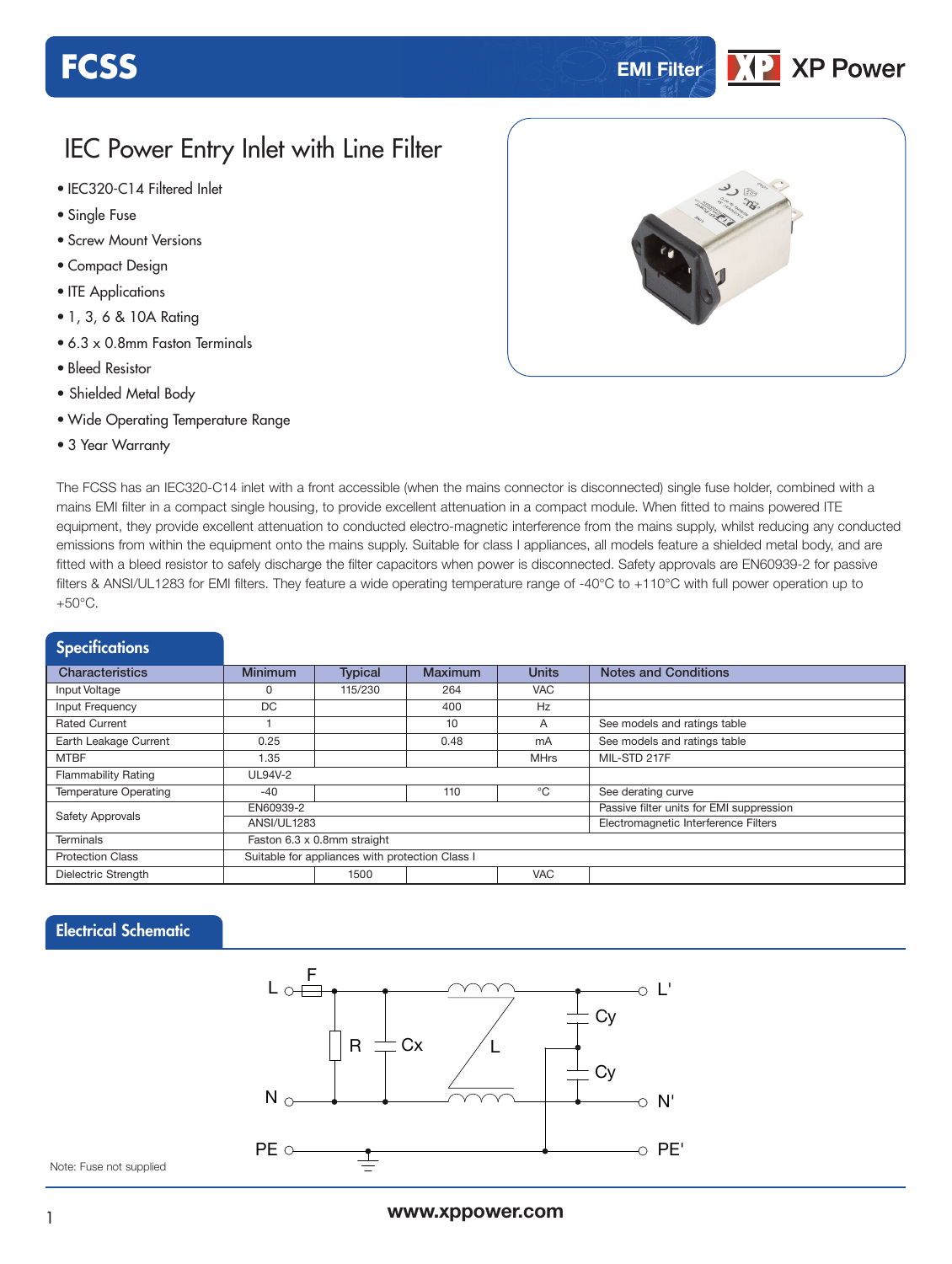#### Models & Ratings

| Rated   | Leakage current   |                   | Inductance        | Capacitance      |                  | Resistance | Weight          | Application | <b>Mounting</b> | Filter    |
|---------|-------------------|-------------------|-------------------|------------------|------------------|------------|-----------------|-------------|-----------------|-----------|
| current | 115VAC/60Hz       | 250VAC/50Hz       | 0.25V             | Cx               | Cy               |            |                 |             |                 |           |
| 1 A     | $0.25 \text{ mA}$ | $0.45 \text{ mA}$ | $2 \times 6.5$ mH | $0.1 \text{ uF}$ | 4.4 nF           | $M\Omega$  | 55 <sub>a</sub> | <b>ITE</b>  | Screw           | FCSS01SFR |
| 3 A     | $0.25 \text{ mA}$ | $0.45 \text{ mA}$ | $2 \times 2.5$ mH | $0.1 \text{ uF}$ | 4.4 nF           | ΜΩ         | 55q             | <b>ITE</b>  | Screw           | FCSS03SFR |
| 6 A     | $0.25 \text{ mA}$ | $0.45 \text{ mA}$ | $2 \times 0.8$ mH | $0.1 \text{ uF}$ | $4.4 \text{ nF}$ | MΩ         | 53q             | <b>ITE</b>  | Screw           | FCSS06SFR |
| 10 A    | $0.25 \text{ mA}$ | $0.45 \text{ mA}$ | $2 \times 0.2$ mH | $0.1 \text{ uF}$ | 4.4 nF           | ΜΩ         | 56g             | <b>ITE</b>  | Screw           | FCSS10SFR |

#### Thermal Derating



#### Mechanical Details



Output Terminals: 6.3 mm x 0.8 mm Fast-ons Fuse is not supplied. Correct fuse dimensions are 5mm x 20mm